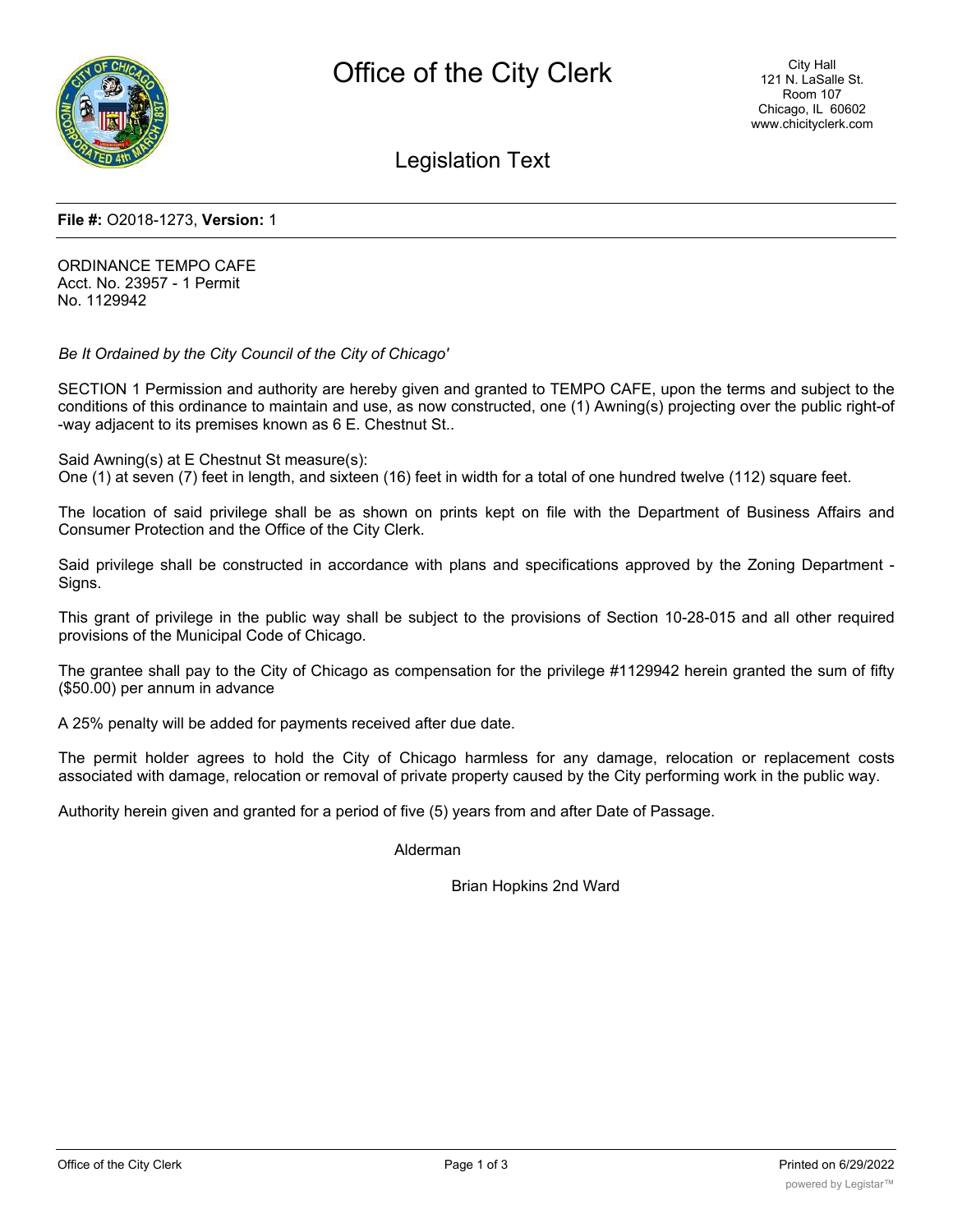Page 1

(Page 2 of 9)

CITY OF CHICAGO BACP PWU BUNDLE PERMIT APPLICATION V 3 31 17

# **APPLICATION TO USE THE PUBLIC RIGHT OF WAY**

*EXAMPLE OF LIGHT(S) DRAWING*

P, Aj^tb Department of Business Affairs and Consumer Protection (BACP) Small Business Center QWf^B Public Way Use Unit (PWU) City Hall, Room 800 121 North LaSalle 5treet, Chicago, Illinois 60602 ISlfi.&nSn§\*i www cityofchicago org/sbc 312 74 GOBIZ (744 6249) 312 742 1974 (TTY)

Department of Business AITairs and Consumer Protection Small Business Center - Public Way Use Unit City Hall - 121 N. LaSalle Street. Room 800 • Chicago, IL 60602 312-74-GOBIZ / 3 12-744-6249 • (312) 744-1944 (TTY) hllp://\v\vw.cilvol'chtcano.orit/haep